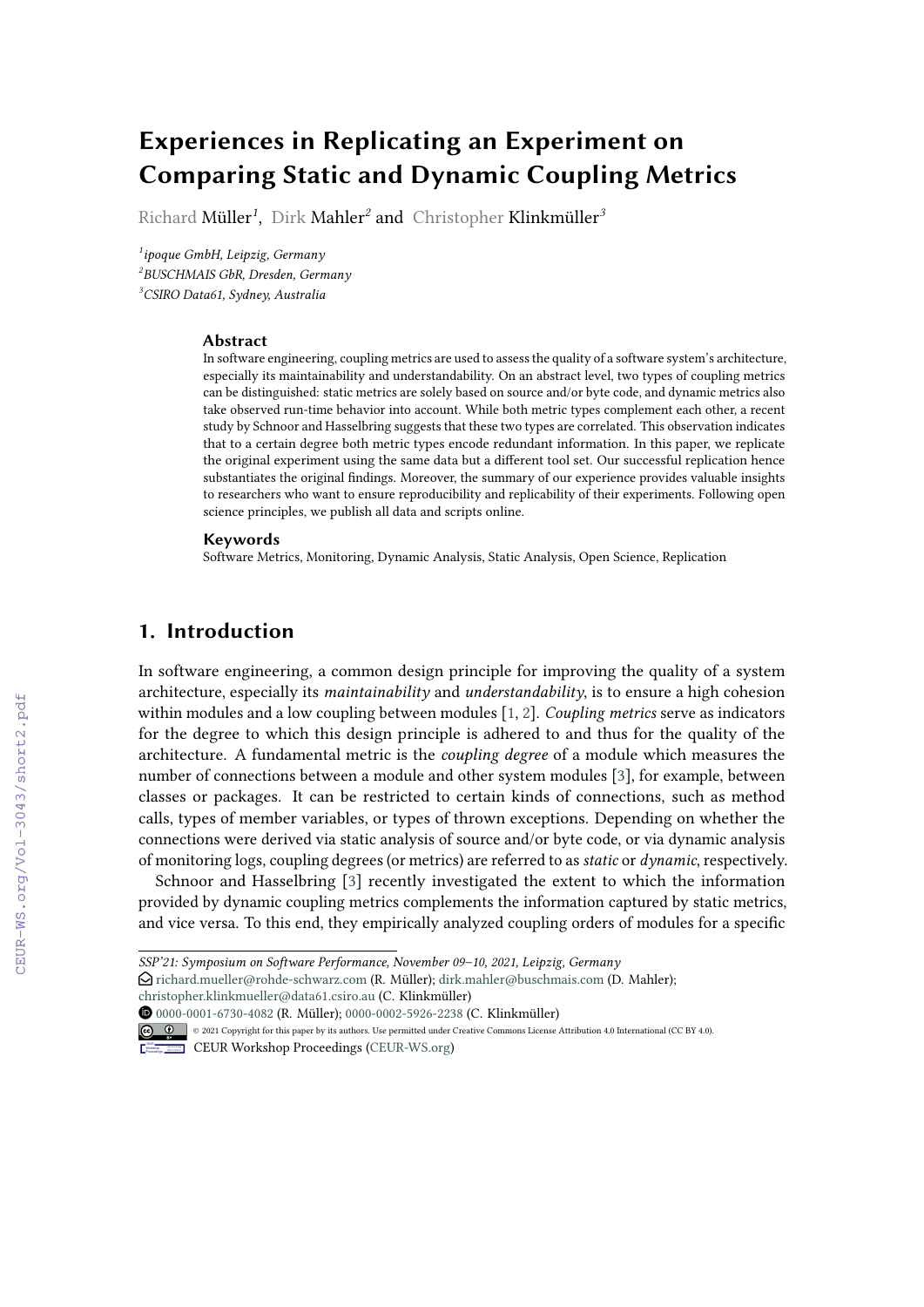software system. That is, they compared rankings of system's modules obtained by ordering the modules with respect to a variety of static and dynamic coupling degrees. The observation that rankings based on static coupling degrees are not statistically independent from rankings based on dynamic coupling degrees led Schnoor and Hasselbring to the conclusion that the information provided by both types of coupling degrees is related.

In this paper, we *replicate* the experiment conducted by Schnoor and Hasselbring [\[3\]](#page-6-0) to verify the previously observed findings. While we rely on the input data provided by the authors and follow their procedure for computing and comparing the coupling degrees, we apply a different tool set to process and analyze the data. This change implies that we go beyond a reproduction of the original experiment<sup>[1](#page-1-0)</sup>. Additionally, we report our experiences from the replication study, explicating challenges that we faced and that are of interest to researchers wanting to ensure reproducibility and replicability of their experiments.

In the remainder of the paper, we summarize the original experiment in [Section 2.](#page-1-1) We then outline our replication setup and results in [Section 3](#page-2-0) and discuss our experiences in [Section 4.](#page-4-0) Finally, [Section 5](#page-5-0) concludes the paper. Following open science principles [\[4\]](#page-6-1), all scripts used in this replication study are publicly available and can be executed online<sup>[2](#page-1-2)</sup>.

# <span id="page-1-1"></span>**2. Original Experiment**

Schnoor and Hasselbring [\[3\]](#page-6-0) empirically examined the extent to which different coupling degrees provide similar information. For this purpose, they investigated Atlassian Jira<sup>[3](#page-1-3)</sup>, a commercial issue tracking system, in a series of four experiments. Each experiment spanned a period of four weeks in which the system was actively used by students participating in a mandatory programming course and in which data reflecting its runtime behavior was collected. Note that the experiments relied on different versions of Jira, as Schnoor and Hasselbring updated their Jira installation over time. However, while they used different versions across the series of experiments, within each experiment the same version was applied. As a consequence, the system's architecture and runtime behavior varied, albeit slightly, across all experiments. Table [1](#page-2-1) briefly summarizes the main characteristics of the experiments.

For each experiment, the same analytical procedure was followed. First, the static and dynamic dependency graphs based on method calls were created for each experiment. The static dependency graph was derived from a byte code scan of the corresponding Jira version using BCEL<sup>[4](#page-1-4)</sup>. By contrast, the dynamic dependency graph was derived from monitoring data obtained at runtime during the experiment run with the monitoring tool Kieker [\[5\]](#page-6-2). For each experiment the monitoring data is provided as a publicly available dataset $^{5,6,7,8}$  $^{5,6,7,8}$  $^{5,6,7,8}$  $^{5,6,7,8}$  $^{5,6,7,8}$  $^{5,6,7,8}$ . Each dataset

<span id="page-1-0"></span><sup>1</sup>We follow the terminology defined by the Association for Computing Machinery in [https://www.acm.org/](https://www.acm.org/publications/policies/artifact-review-and-badging-current) [publications/policies/artifact-review-and-badging-current.](https://www.acm.org/publications/policies/artifact-review-and-badging-current)

<span id="page-1-2"></span><sup>2</sup> <https://github.com/softvis-research/coupling-metrics-replication>

<span id="page-1-3"></span><sup>3</sup> <https://www.atlassian.com/de/software/jira>

<span id="page-1-4"></span><sup>4</sup> <https://commons.apache.org/proper/commons-bcel/>

<span id="page-1-5"></span><sup>5</sup> <https://doi.org/10.5281/zenodo.3648094> (experiment 1)

<span id="page-1-6"></span><sup>6</sup> <https://doi.org/10.5281/zenodo.3648228> (experiment 2)

<span id="page-1-7"></span> $^{7}$ <https://doi.org/10.5281/zenodo.3648240> (experiment 3)

<span id="page-1-8"></span><sup>8</sup> <https://doi.org/10.5281/zenodo.3648269> (experiment 4)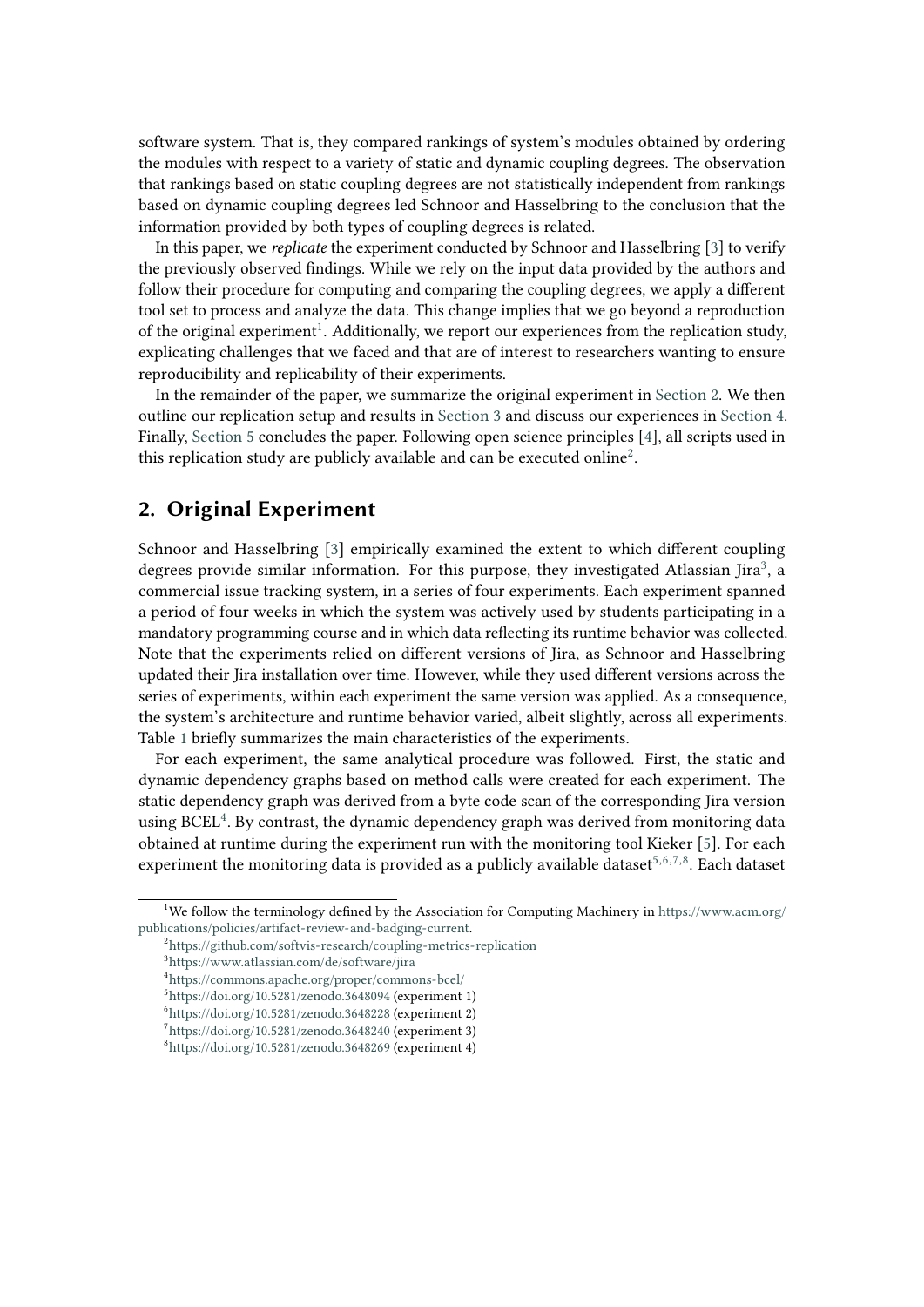| # | Date           | Users | Method Calls  | Jira version |
|---|----------------|-------|---------------|--------------|
|   | February 2017  | 19    | 196,442,044   | 7.3.0        |
|   | September 2017 | 48    | 854,657,027   | 7.4.3        |
| 3 | February 2018  | 16    | 475, 357, 185 | 7.7.1        |
|   | September 2018 | 58    | 2,409,688,701 | 7.7.1        |

<span id="page-2-1"></span>**Table 1** Numbers of users, monitored calls, and used Jira versions of the four experiments [\[3\]](#page-6-0).

yields compressed binary files (bin.xz) and a kieker file (.map) that contains the encrypted fully qualified class names.

Next, the coupling degrees were derived from the dependency graphs. The nodes of this graph are program modules that are either *classes* or *packages*. The edges are aggregated *call* relationships between the modules which can have weights representing the number of calls. Depending on whether the coupling metrics take the weights into account, they are referred to as *weighted* or *unweighted*. Please note that weighted metrics are omitted in the static dependency graph as byte code is used and compiler optimizations may produce different results. Furthermore, the direction of the calls is distinguished into outgoing and incoming calls referred to as *import* and *export* coupling degree of a program module. The sum of import and export coupling is referred to as *combined* coupling.

Finally, the differences of the coupling metrics were studied by comparing the ranking obtained by ordering the program modules by their coupling degree using the Kendall-Tau distance [\[6\]](#page-6-3). Values smaller than 0.5 indicate that the orders are closer together than expected from two random orders. Distance values larger than 0.5 indicate the opposite. Considering the above-mentioned measurements this results in 18 comparisons. The results were presented using the following triple  $\alpha : \beta_1 \leftrightarrow \beta_2$ , where

- $\alpha$  is *c* or *p* expressing class or **p**ackage coupling,
- $\beta$ 1 is s or u expressing whether the left-hand side analysis is static or (dynamic) **unweighted**,
- $\beta$ 2 is *u* or *w* expressing whether the right-hand side analysis is (dynamic) **unweighted or** (dynamic) **w**eighted.

Schnoor and Hasselbring observed that the distance values for all pairs of compared rankings were smaller than 0.5. Table [2](#page-3-0) shows the obtained distance values for all four experiments. These observations led the authors to the conclusion that coupling metrics obtained from static and dynamic analysis encode similar information.

# <span id="page-2-0"></span>**3. Replication**

The major steps of the replication process with corresponding inputs and outputs are summarized in Figure [1.](#page-4-1) First, we used jQAssistant $^9$  $^9$  and its scanner plugins for Kieker [\[7,](#page-6-4) [8\]](#page-6-5) and for Java byte code [\[9\]](#page-6-6) to process the Kieker traces provided by Schnoor and Hasselbring as well as

<span id="page-2-2"></span><sup>9</sup> <https://jqassistant.org/>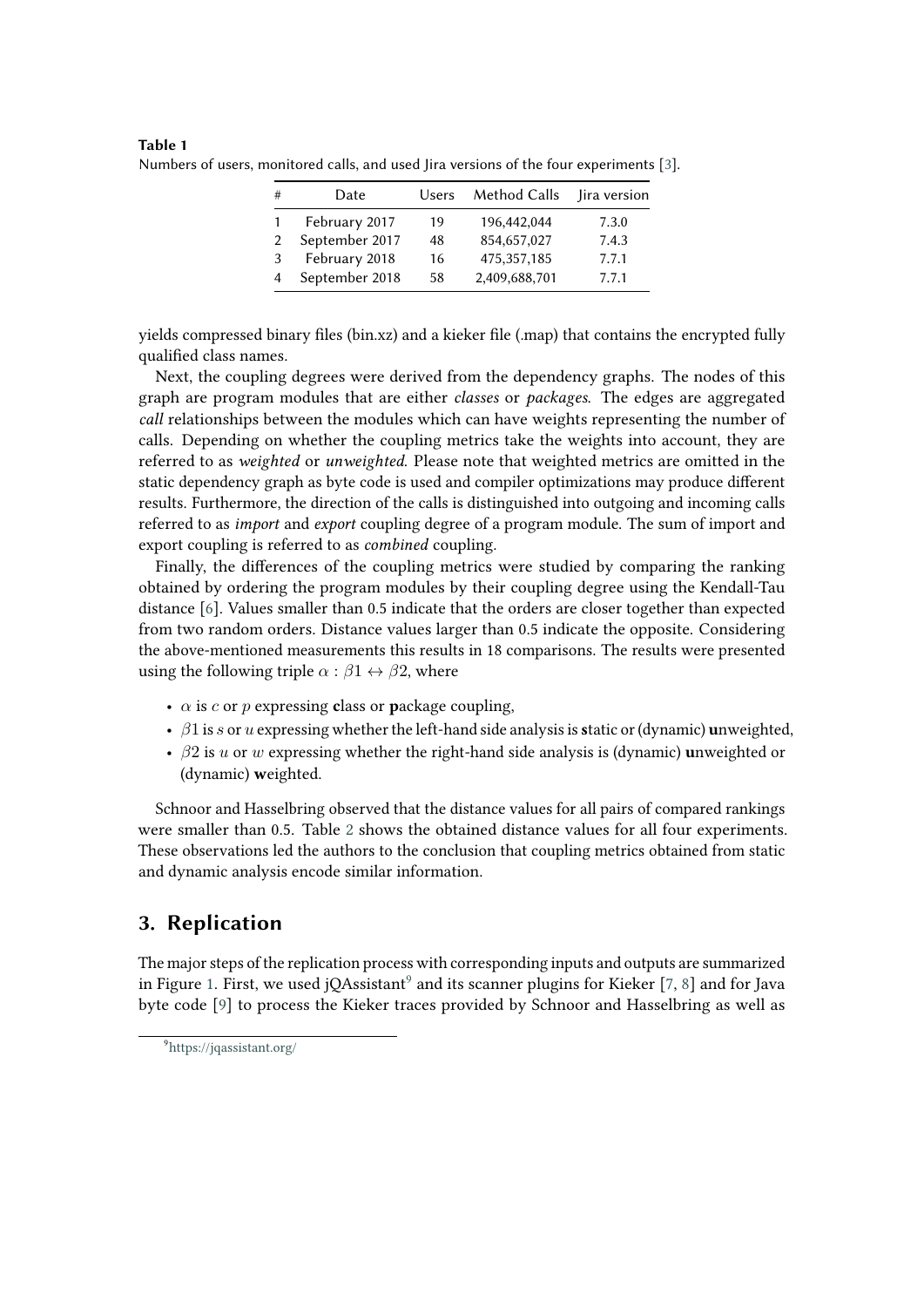#### <span id="page-3-0"></span>**Table 2**

Coupling analysis results of all four original experiments [\[3\]](#page-6-0) including the differences  $(+/-)$  of the replication study.

|          |                           |                        | (a) Experiment 1.        |                           |                           |                          |
|----------|---------------------------|------------------------|--------------------------|---------------------------|---------------------------|--------------------------|
|          | $c : s \leftrightarrow u$ | $c:s\leftrightarrow w$ | $c: u \leftrightarrow w$ | $p : s \leftrightarrow u$ | $p : s \leftrightarrow w$ | $p: u \leftrightarrow w$ |
| import   | $0.31 + 0.01$             | $0.36 + 0.01$          | $0.13 - 0.01$            | 0.33                      | $0.36 - 0.01$             | 0.08                     |
| export   | 0.41                      | $0.41 - 0.01$          | 0.24                     | 0.30                      | $0.32 - 0.01$             | $0.21 - 0.01$            |
| combined | 0.35                      | $0.41 - 0.01$          | $0.29 - 0.01$            | 0.29                      | $0.33 - 0.01$             | $0.23 - 0.01$            |
| average  | 0.35                      | 0.39                   | $0.22 - 0.01$            | 0.31                      | 0.33                      | 0.17                     |
|          |                           |                        | (b) Experiment 2.        |                           |                           |                          |
|          | $c:s\leftrightarrow u$    | $c:s\leftrightarrow w$ | $c: u \leftrightarrow w$ | $p : s \leftrightarrow u$ | $p : s \leftrightarrow w$ | $p: u \leftrightarrow w$ |
| import   | $0.30 + 0.02$             | $0.36 + 0.01$          | 0.14                     | 0.31                      | 0.35                      | $0.09 - 0.01$            |
| export   | 0.41                      | $0.43 - 0.01$          | $0.26 - 0.01$            | 0.30                      | 0.33                      | $0.22 - 0.01$            |
| combined | $0.34 + 0.01$             | $0.41 - 0.01$          | $0.31 - 0.01$            | 0.28                      | $0.33 - 0.01$             | 0.23                     |
| average  | $0.35 + 0.01$             | 0.40                   | $0.24 - 0.01$            | 0.30                      | 0.33                      | 0.18                     |
|          |                           |                        | (c) Experiment 3.        |                           |                           |                          |
|          | $c: s \leftrightarrow u$  | $c:s\leftrightarrow w$ | $c: u \leftrightarrow w$ | $p : s \leftrightarrow u$ | $p : s \leftrightarrow w$ | $p: u \leftrightarrow w$ |
| import   | 0.38                      | $0.42 + 0.01$          | 0.12                     | 0.37                      | 0.39                      | 0.06                     |
| export   | 0.38                      | 0.40                   | 0.22                     | 0.28                      | 0.31                      | 0.20                     |
| combined | 0.36                      | $0.40 + 0.01$          | 0.28                     | 0.30                      | 0.33                      | $0.23 + 0.01$            |
| average  | 0.37                      | 0.41                   | 0.21                     | 0.32                      | 0.35                      | 0.17                     |
|          |                           |                        | (d) Experiment 4.        |                           |                           |                          |
|          | $c:s\leftrightarrow u$    | $c:s\leftrightarrow w$ | $c: u \leftrightarrow w$ | $p : s \leftrightarrow u$ | $p : s \leftrightarrow w$ | $p: u \leftrightarrow w$ |
| import   | 0.37                      | 0.42                   | 0.12                     | 0.36                      | 0.39                      | 0.06                     |
| export   | 0.38                      | 0.40                   | 0.23                     | 0.28                      | 0.32                      | 0.20                     |
| combined | 0.35                      | $0.40 + 0.01$          | 0.29                     | 0.30                      | 0.33                      | 0.24                     |
| average  | 0.37                      | 0.41                   | 0.21                     | 0.31                      | 0.35                      | 0.17                     |

Jira's Java byte code. This resulted in static and dynamic dependency graphs that contained call relationships at method-level. We stored these graphs in a Neo4j database<sup>[10](#page-3-1)</sup>. Second, we aggregated the method calls at class- and package-level using custom Neo4j Cypher queries specified as jQAssistant concepts [\[9\]](#page-6-6). Third, we queried the graphs using Cypher to calculate the import, export, and combined coupling degrees for each module. Finally, we compared the coupling orders of the modules using the Kendall-Tau distance.

We implemented steps 1 and 2 as batch scripts and steps 3 and 4 in a Jupyter notebook<sup>[11](#page-3-2)</sup>. The complete replication package including the batch scripts, the Jupyter notebook, and instructions

<span id="page-3-1"></span><sup>10</sup><https://neo4j.com/>

<span id="page-3-2"></span><sup>11</sup><https://jupyter.org/>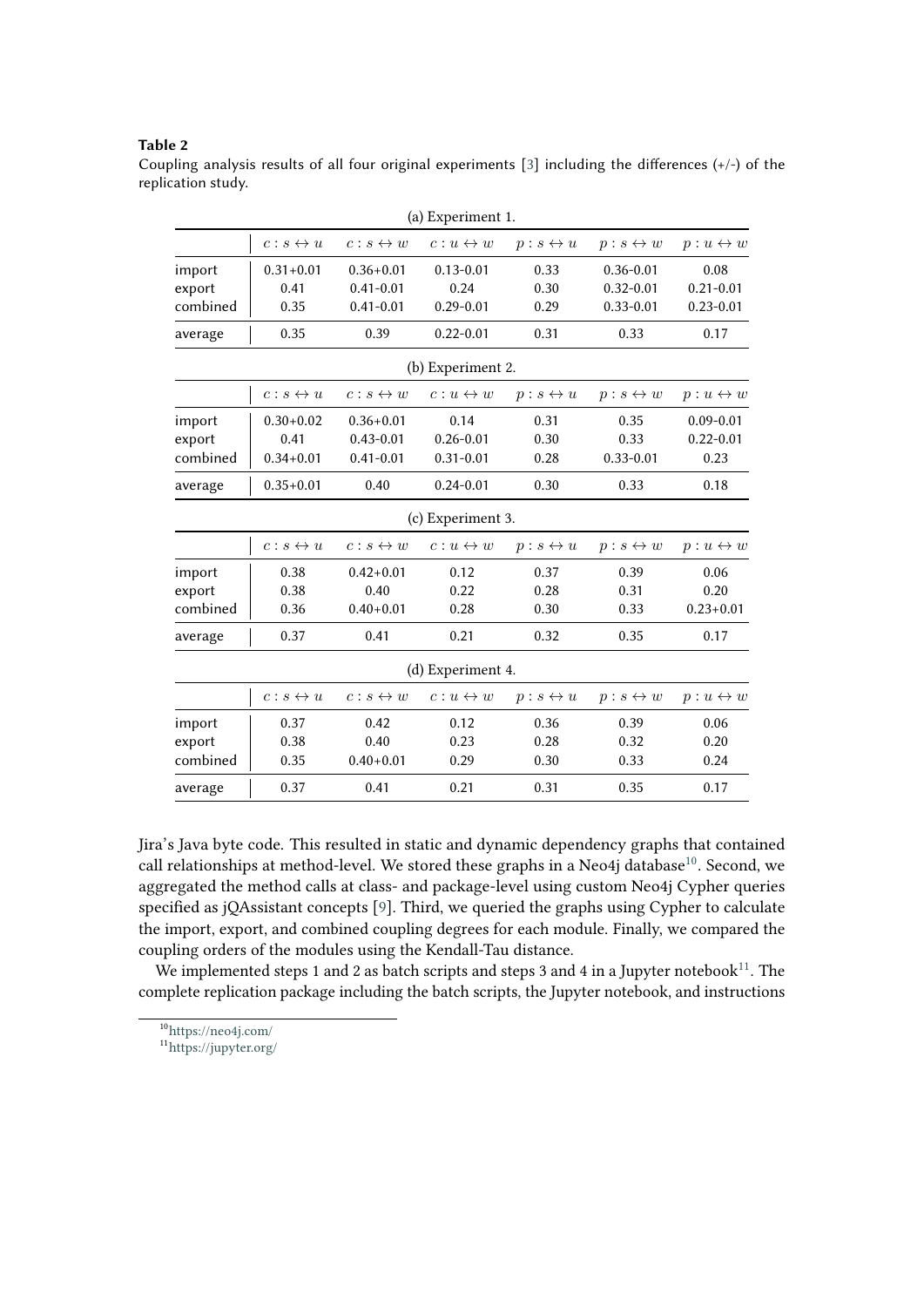<span id="page-4-1"></span>

**Figure 1:** Flowchart of the replication process.

are provided in a GitHub repository and can be executed online, see [Footnote 2.](#page-1-2)

The results of the replication study are also shown in Table [2.](#page-3-0) The slight differences between the originally reported and the replicated values are probably due to the following two circumstances. First, for unknown reasons a few classes that we discovered in the static dependency analysis were not included in the static dependency graphs in the original experiment. However, in the original experiment they were included in dynamic dependency graphs. Second, the kieker files of experiment 1 and 2 contain an empty key-value pair in the the second line (\$1=). Here, a class might be missing in the published datasets that was contained in the original experiments.

#### <span id="page-4-0"></span>**4. Discussion**

Using our setup we were able to replicate the Kendall-Tau distances from the original experiment and thus to substantiate the findings by Schnoor and Hasselbring. However, we faced some challenges that exacerbated the replication. As we could eventually resolve all of them, not least due to the help of the authors, we share our experiences in the following, hoping to contribute to a better understanding of the level of detail with which experiments must be reported and documented, in order to warrant their successful reproduction or replication.

We encountered two challenges regarding the data that was available for the replication. First, in addition to different Jira versions, Atlassian also distinguishes between different Jira variants, for example, Jira Core and Jira Software. As information regarding the latter was not specified in [\[3\]](#page-6-0), it was unclear which variant served as the basis for the static analysis. Second, the names for packages, classes, and methods were pseudonymized in the publicly available monitoring data. In more detail, the fully qualified Java names were replaced with versions in which each of a name's components was replaced with its hash. For example, a fully qualified class name like *package.subpackage.class\$innerclass* would be represented as *hash(package).hash(subpackage).hash(class\$innerclass)*. On the one hand, we were not able distinguish between class and inner class calls. On the other hand, the encryption also affected the creation of module rankings, because the clear names were used as a secondary sorting criterion in the original experiment. We thus had to decrypt the pseudonymized names in the monitoring data and replaced them with the clear names from the Java byte code.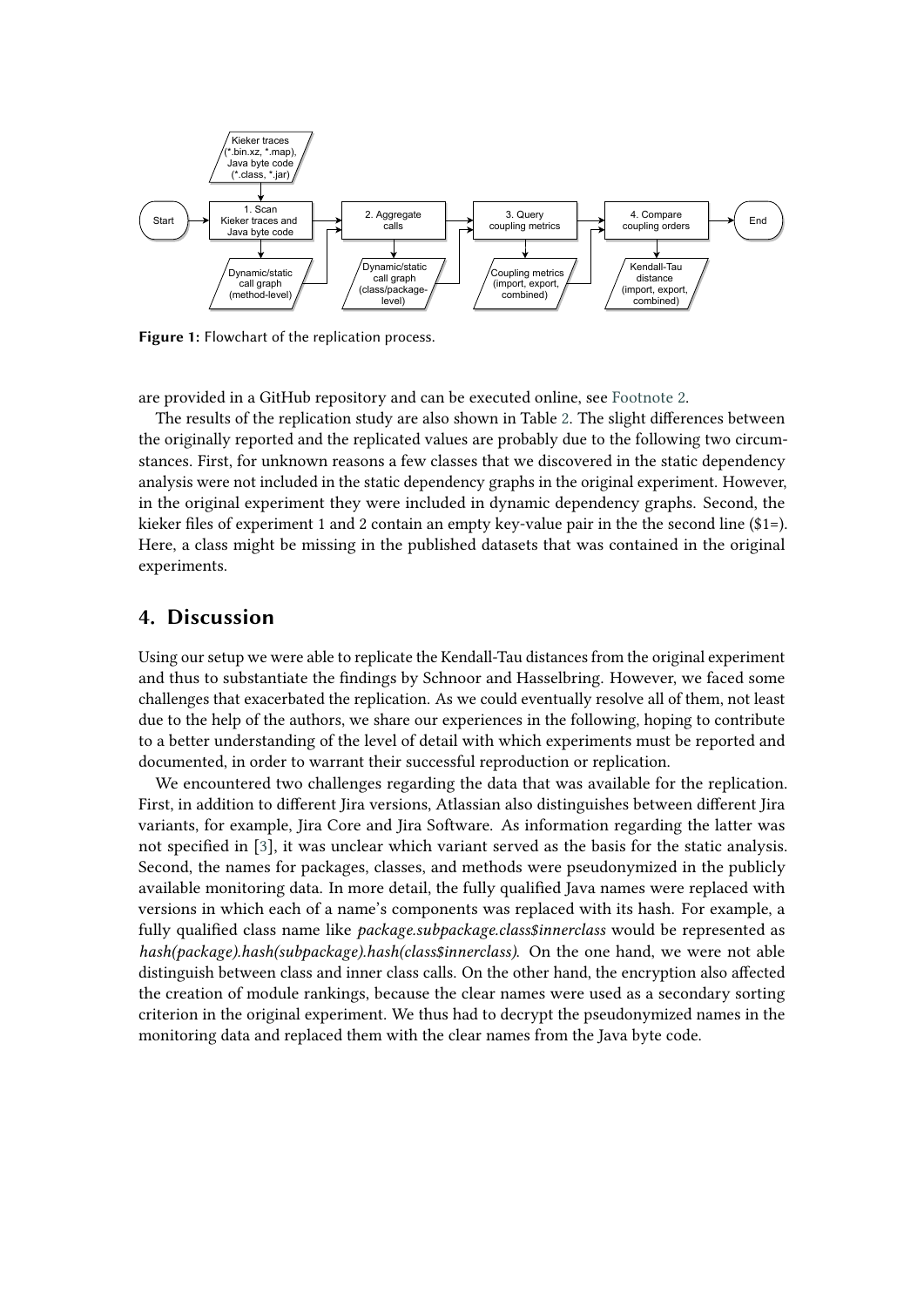Furthermore, a few challenges occurred during the analysis of the dependency graphs or module rankings, respectively. First, we tested different Python implementations of the Kendall-Tau distance. All of them produced slightly different results, none of which were equal to the results from the original experiment. In the end, we implemented our own calculation for the Kendall-Tau distance. Second, not all call relationships between classes and packages were actually considered by Schnoor and Hasselbring. Here, we found that the selection criteria specified in [\[3\]](#page-6-0) did not yield the desired results. Yet, with the help of the authors, we were able to determine that lambda method calls indeed needed to be excluded, but constructor calls had to be included.

Lastly, we identified a mistake in the documentation of the results of the original experiment. In particular, Table 10 in the original paper shows the average export coupling degrees in the four experiments. In case of the static dependency graphs these values are calculated using the static weighted dependency graph. However, with the static analysis only the unweighted coupling degrees were used in the original experiment. As we took the reported averages in Table 10 to confirm the correctness of our replication setup, we first suspected a problem in our setup, leading to significant verification efforts.

In summary, we encountered a variety of challenges related to the available data, the applied method, and the documented results. We would like to emphasize that none of the identified challenges led to significant differences between the original and our replicated results. However, the investigation and rectification of these issues required time and effort, especially considering that their effects influenced each other and that fixing one issue often revealed a new one.

### <span id="page-5-0"></span>**5. Conclusion**

We successfully replicated the experiment from Schnoor and Hasselbring [\[3\]](#page-6-0) which empirically investigated differences between static and dynamic coupling metrics. Hence, we could substantiate the authors' finding that static and dynamic coupling degrees are not statistically independent. Furthermore, we discussed our experiences and, following open science principles, made all scripts of the replication study available in a reproduction package that can be executed online, see [Footnote 2.](#page-1-2)

In general, researchers who strive to ensure reproducibility or replicability should check whether the empirical data, the applied methods, and the obtained results are sufficiently well described in the paper and/or documented elsewhere. In this regard, we greatly benefited from the help of the authors and hence encourage researchers who plan a replication study to contact the authors of the original study as early as possible. A specific recommendation arising from our replication study is that researchers who pseudonomize or encrypt (parts of the) data should review and explicate how this affects the reproduction or replication of their results.

## **Acknowledgments**

We would like to thank the authors of the original experiment, Henning Schnoor and Wilhelm Hasselbring, for publishing their data and for their great support with solving the challenges of this replication study.